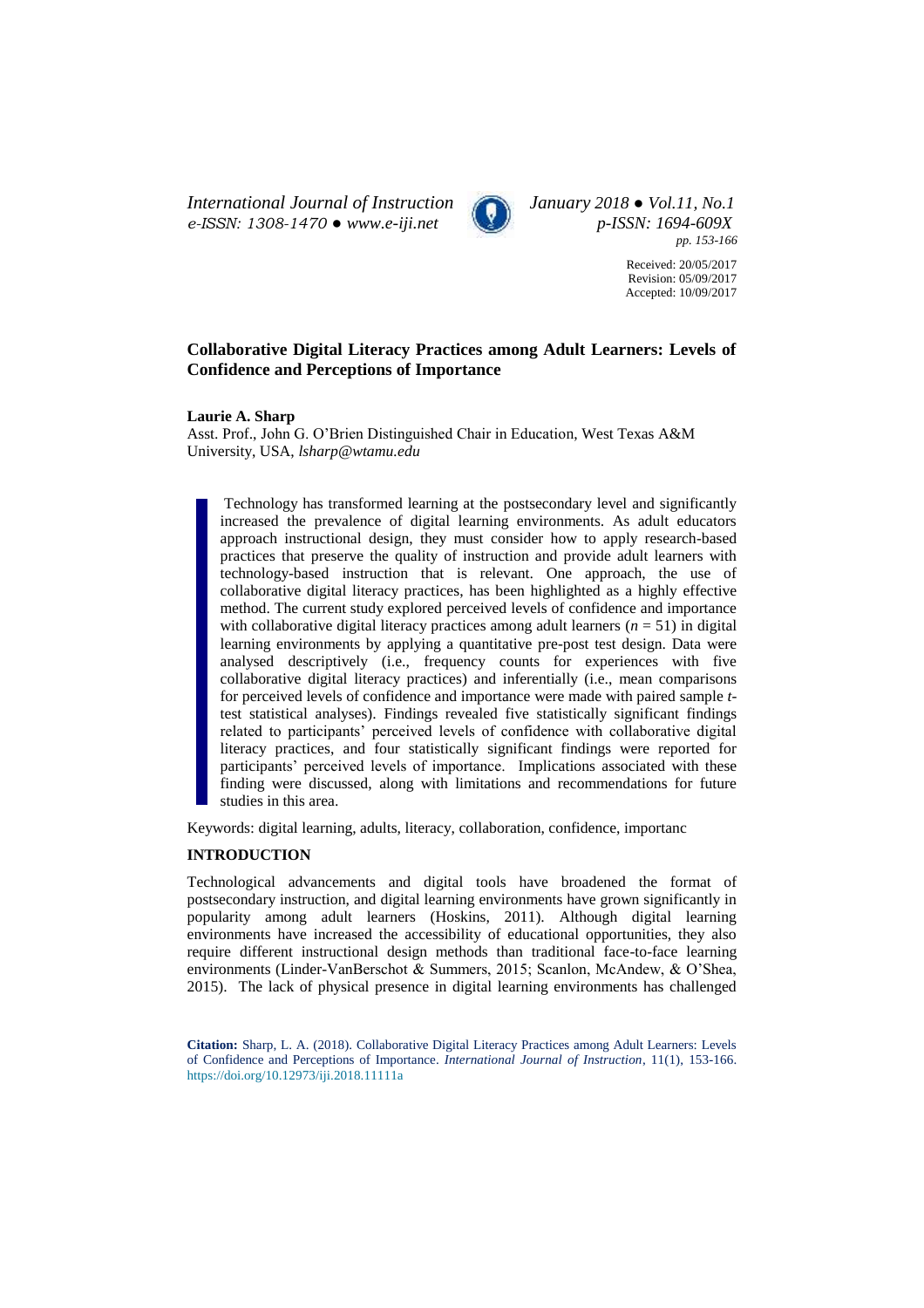adult educators to cultivate web-based learning environments that provide rigorous academic experiences and promote student success.

Recent literature has described several examples of effective instructional design methods used among adult learners in digital learning environments, such as

- adapting cognitive apprenticeship methods (CAM) with technology tools to provide opportunities for modeling, scaffolding, coaching, articulation, and reflection (Boling et al., 2014);
- creating virtual orientations and tutorials that familiarize learners with course expectations, content, and tools (Taylor, Dunn, & Winn, 2015);
- embedding experts as resources for learners, such as a virtual librarian (Mudd, Summey, & Upson, 2015);
- employing techniques that foster the development of self-regulation (Sharp  $\&$ Sharp, 2015); and
- facilitating collaboration and interaction through social networking (Eid & Al-Jabri, 2016), group tasks (Ku, Tseng, & Akarasriworn, 2013), and digital discourse (Kent, Laslo, & Rafaeli, 2016).

These instructional design methods have reported positive results regarding course-level performance. Furthermore, each has also applied strategies linked to improved learner retention in digital learning environments, such as enabling access to virtual support services, applying a learner-centered approach, providing opportunities for interaction within web-based learning communities, and engaging students within the digital learning environment (Angelino, Williams, Natvig, 2007). As the popularity of digital learning environments continues to grow, Fabry (2009) emphasized the importance of continued research in this area to ensure that adult learners have continued access to quality educational experiences.

Existing literature has pointed to myriad benefits associated with the inclusion of collaborative learning tasks among adult learners (e.g., Laal & Ghodsi, 2011; Tibbetts & Hector-Mason, 2015). As digital learning environments become more prevalent, adult educators have begun to merge digital literacy practices with collaborative learning tasks through the use of technology tools, such as asynchronous discussions (McDougall, 2015), blogs (Chang & Chang, 2014), microblog messages (Hsu & Ching, 2012), wikis (Zheng, Niiya, & Warschauer, 2015), and technology tools to facilitate paired peer feedback exercises (Ching & Hsu, 2013). This shift has ushered in the concept of collaborative digital literacy practices, which has received a great deal of attention regarding its implementation with children and adolescent learners (Greenhow & Gleason, 2012; Journell, 2008; Kissel, Hathaway, & Wood, 2010; Ranker, 2015; Zheng, Lawrence, Warschauer, & Lin, 2015). However, Jacobs, Castek, Pizzolato, Reder, & Pendell (2014) noted that available literature for collaborative digital literacy practices specific to adult learners was extremely limited and required closer examination.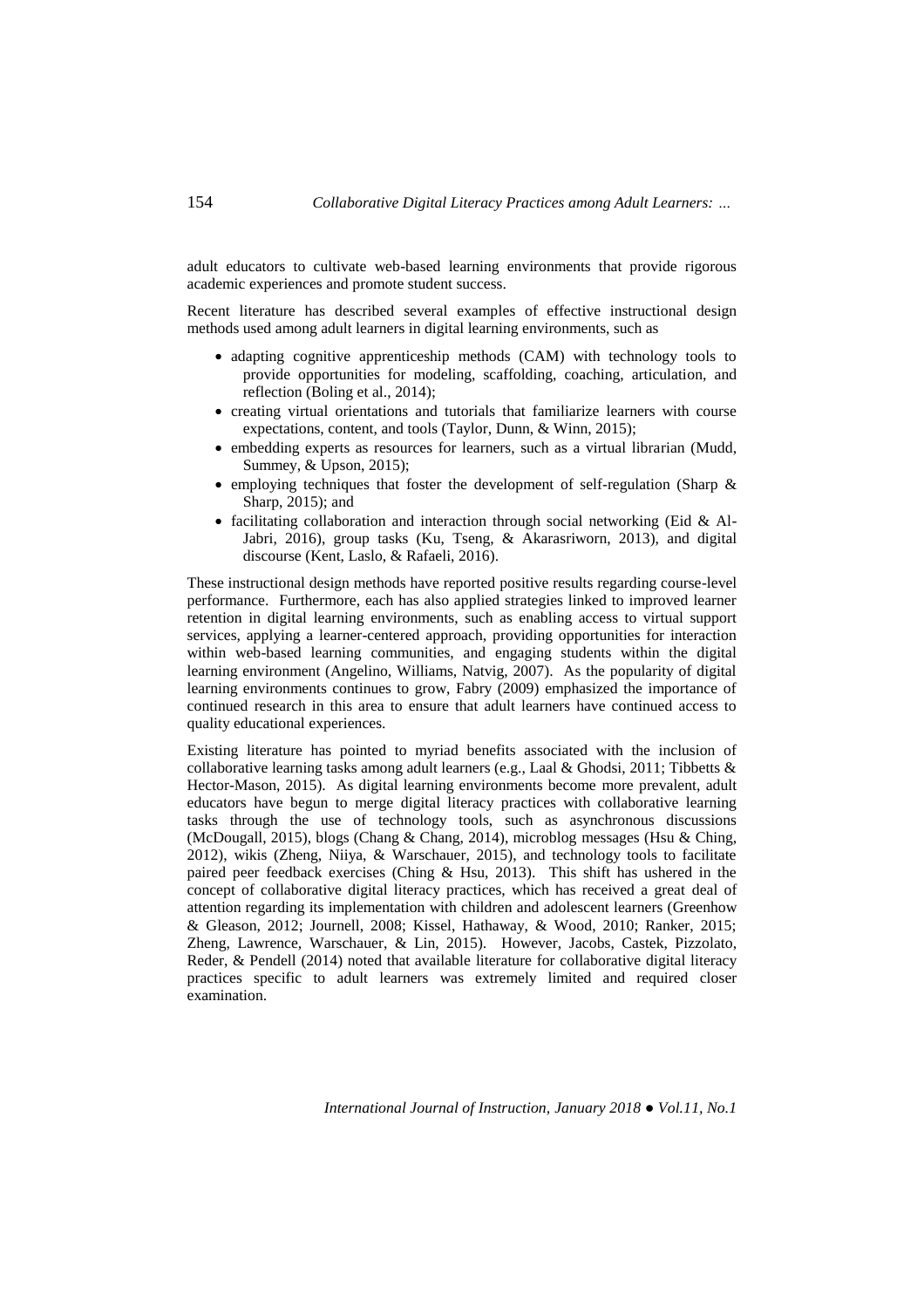## **LITERATURE REVIEW**

In order to facilitate learning among adults, adult educators have been encouraged to utilize a learner-focused, andragogical model of teaching (Knowles, 1984; Knowles, Holton III, & Swanson, 2015). An andragogical model of teaching acknowledges the self-directedness, motivation, and rich knowledge base that adults bring to their learning environments. An andragogical model of teaching also incorporates relevant learning experiences and problem-solving performance tasks throughout the instructional design. Although the concept of andragogy has been criticized for its lack of attention to sociocultural contexts associated with learning, it recognizes the unique characteristics among adult learners and establishes "adult education as a unique field of practice" (Merriam, 2001, p. 11).

Applying andragogical principles into the instructional design of digital learning environments has been noted as an essential way to create engaging and motivating learning experiences tailored specifically for adult learners (Conaway & Zorn-Arnold, 2015, 2016a, 2016b). According to Knowles, Holton III, and Swanson (2015), optimal learning among adult learners requires attention to the following adult learning principles:

- Adults are intrinsically motivated to learn.
- Adults are inclined to learn when there is an obvious connection to their lives personally or professionally.
- Adults have current and past experiences as rich resources for learning.
- Adults prefer real-world learning contexts that incorporate a subject-centered, problem-solving approach.
- Adults learn best when they are empowered as autonomous, self-regulated learners.
- Adult require advanced information about a topic under study in order to determine its relevance.

Recently, Blackley and Sheffield (2015) coined the term "digital andragogy," which explored the use of "andragogical practices within a digitally expanded educational context" (p. 407). Blakely and Sheffield recognized that the current and prominent discourse related to  $21<sup>st</sup>$  century knowledge and skills provided a compelling reason to reevaluate andragogy and related adult learning principles within a digital context. Although Blakely and Sheffield limited their analyses to adult learners enrolled in a teacher education program, their findings have pointed to the need for further exploration with concepts related to the novel concept of digital andragogy.

## **THEORETICAL FRAMEWORK**

The current study drew upon constructivist social learning theories and posited that learning is a social process during which knowledge is co-constructed (Vygotsky, 1978). Each learner brings their own experiences to collaborative learning experiences (Dewey, 1938), which when shared through peer interactions, have the potential to foster "critical thinking through discussion, clarification of ideas, and evaluation of others' ideas" (Gokhale, 1995, para. 36). With this in mind, the current study sought to expand the notion of digital andragogy by exploring the use of collaborative digital literacy

*International Journal of Instruction, January 2018 ● Vol.11, No.1*

## *Sharp* 155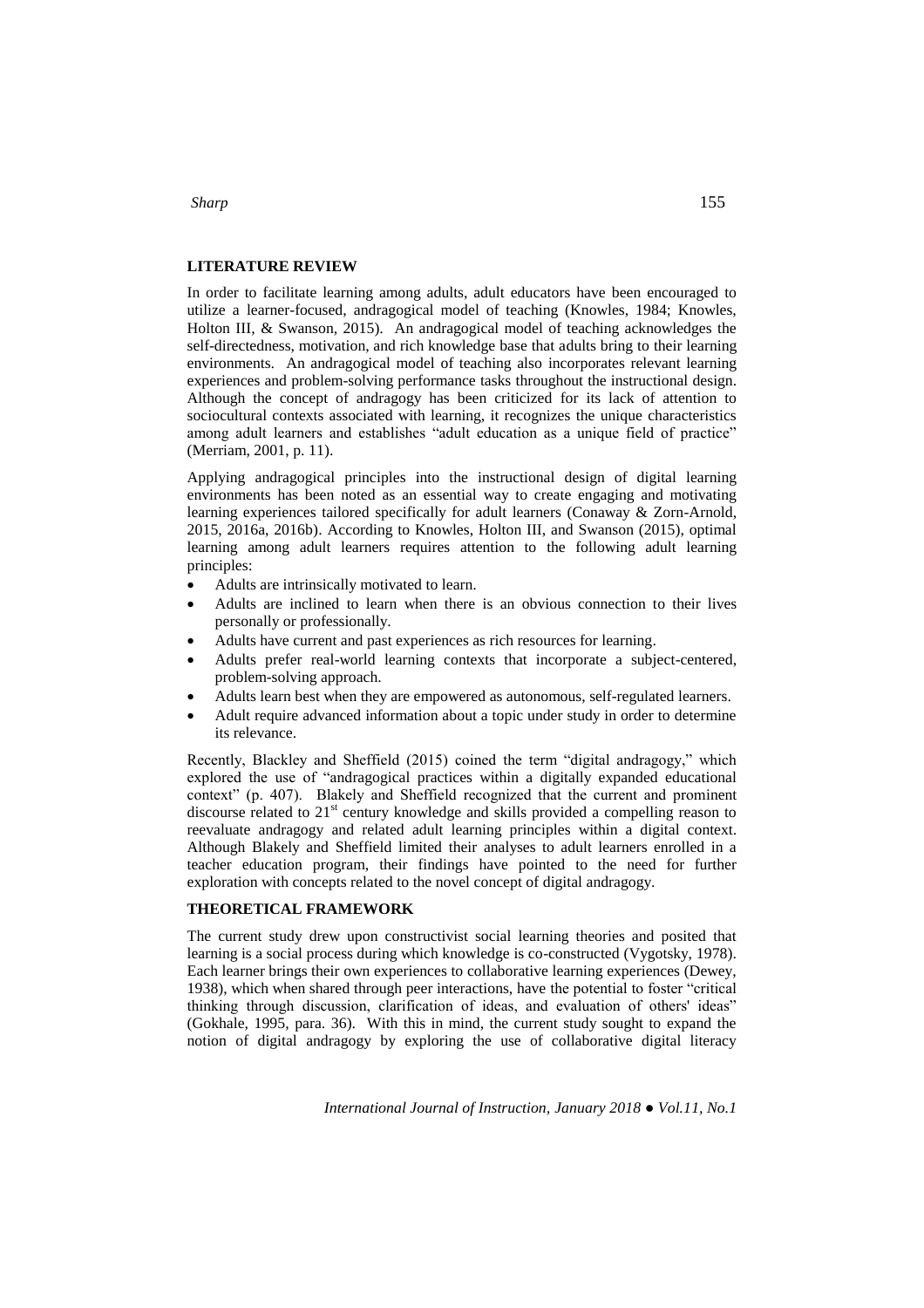practices among adult learners in digital learning environments. The following research questions guided this exploration:

- What level of confidence do adult learners have regarding the use of collaborative digital literacy practices in digital learning environments?
- What level of importance do adult learners place on the use of collaborative digital literacy practices in digital learning environments?

### **METHOD**

#### **Participants**

Participants in the current study were adult learners enrolled in a graduate-level online course entitled Educational Research that was deployed during the Summer 2016 (*n* = 22) and Fall 2016 ( $n = 29$ ) semesters. Participants included both males ( $n = 19$ ) and females  $(n = 32)$  who were seeking a master's degree offered through the education department  $(N = 635)$  at a Level 5 university accredited by the Southern Association of Colleges and Schools Commission on Colleges (SACSCC) located in the Southern United States.

### **Research Design**

The current study utilized a quantitative pre-post test design (Creswell, 2013). At the beginning of the semester, participants were randomly assigned to three different small groups. Small groups were utilized as a way for participants to develop understandings related to the course, while also developing familiarity with their small group members. Within each small group, participants engaged in structured learning experiences that required use of five different collaborative digital literacy practices scheduled to deploy at designated times during the semester. These included: (a) creation of a blog, (b) participation in an asynchronous discussion, (c) construction of a wiki, (d) exchange of microblog messages, and (e) the provision of paired peer feedback.

### **Procedure**

Permission to survey all participants was granted by the University's Institutional Review Board (IRB). At the beginning of each semester, an email containing information about the study was sent to all students enrolled in the course. Participation was voluntary, and those who elected to participate in the study provided consent electronically. Pre-test instruments were administered before participants interacted with a designated collaborative digital literacy practice (i.e., blog, asynchronous discussion, wiki, microblog messages, and paired peer feedback), and post-test instruments were administered afterwards. Participants were allowed to direct questions about the study before, during, and after administration of pre-post test instruments to the researcher, who was also the professor of the course during both semesters.

#### **Variables and Measures**

Pre-test instruments were administered within separate online Google Forms and sought to obtain familiarity, level of confidence, and perceived importance with each respective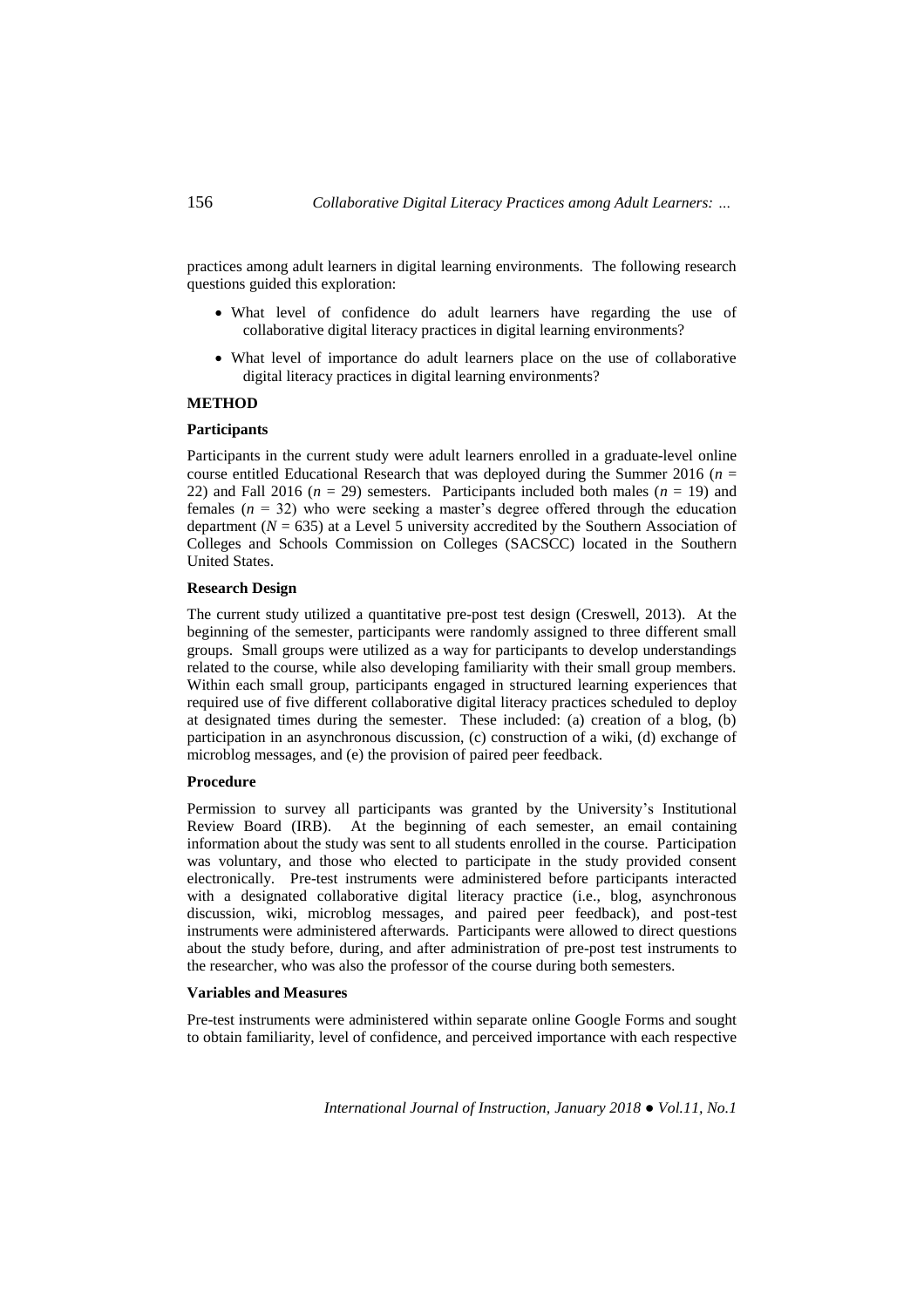collaborative digital literacy practice. Pre-test instruments included two closed-ended questions that asked participants to indicate whether the collaborative digital literacy practice had been used previously in an academic setting, as well as in a non-academic setting. Pre-test instruments also included two Likert-type items that used a 5-point scale for participants to rate their perceived levels of confidence with using each respective collaborative digital literacy practice, as well as their perceived levels of its importance for learning in a digital environment. After engagement with each collaborative digital literacy practice, participants completed corresponding post-test instruments, which were also administered as online Google Forms. The post-test instruments included two similar Likert-type items with which participants again rated their perceived levels of confidence and importance for each respective collaborative digital literacy practice.

### **Data Analysis**

Quantitative data were collected from completed pre-post test instruments. Frequency counts were performed with closed-ended responses regarding participants' previous experiences with each collaborative digital literacy practice. Mean comparisons were conducted with Likert-type responses to test the following null hypotheses:

 $H<sub>0</sub>$ 1: There is no statistically significant difference with participants' perceived levels of confidence with [blogs, asynchronous discussions, wikis, microblog messages, or paired peer feedback] before and after participation in the structured learning experiences.

H02: There is no statistically significant difference with participants' perceived levels of importance with [blogs, asynchronous discussions, wikis, microblog messages, or paired peer feedback] before and after participation in structured learning experiences.

In order to make inferences to more general conditions, paired sample *t*-test statistical analyses were conducted with IBM SPSS Statistics software. Prior to conducting statistical analyses, each data set was inspected to confirm that each assumption was satisfied (Laerd Statistics, 2013). After this confirmation, the researcher established statistical significance at  $\alpha$  < .05,  $\beta$  = .20, and effect sizes were reported as small (.20), medium (.50), or large (.80) for findings that showed statistical significance (Cohen, 1992).

Frequencies for participants' previous use with each collaborative digital literacy practice in academic and non-academic settings were reported in Table 1. These descriptive data demonstrated participants' existing knowledge and skills with each collaborative digital literacy practice. As shown in Table 1, participants had the most familiarity with asynchronous discussions in academic settings and paired peer feedback in both academic and non-academic settings. These data also showed that participants were generally unfamiliar with blogs, wikis, and microblog messages, particularly in academic settings.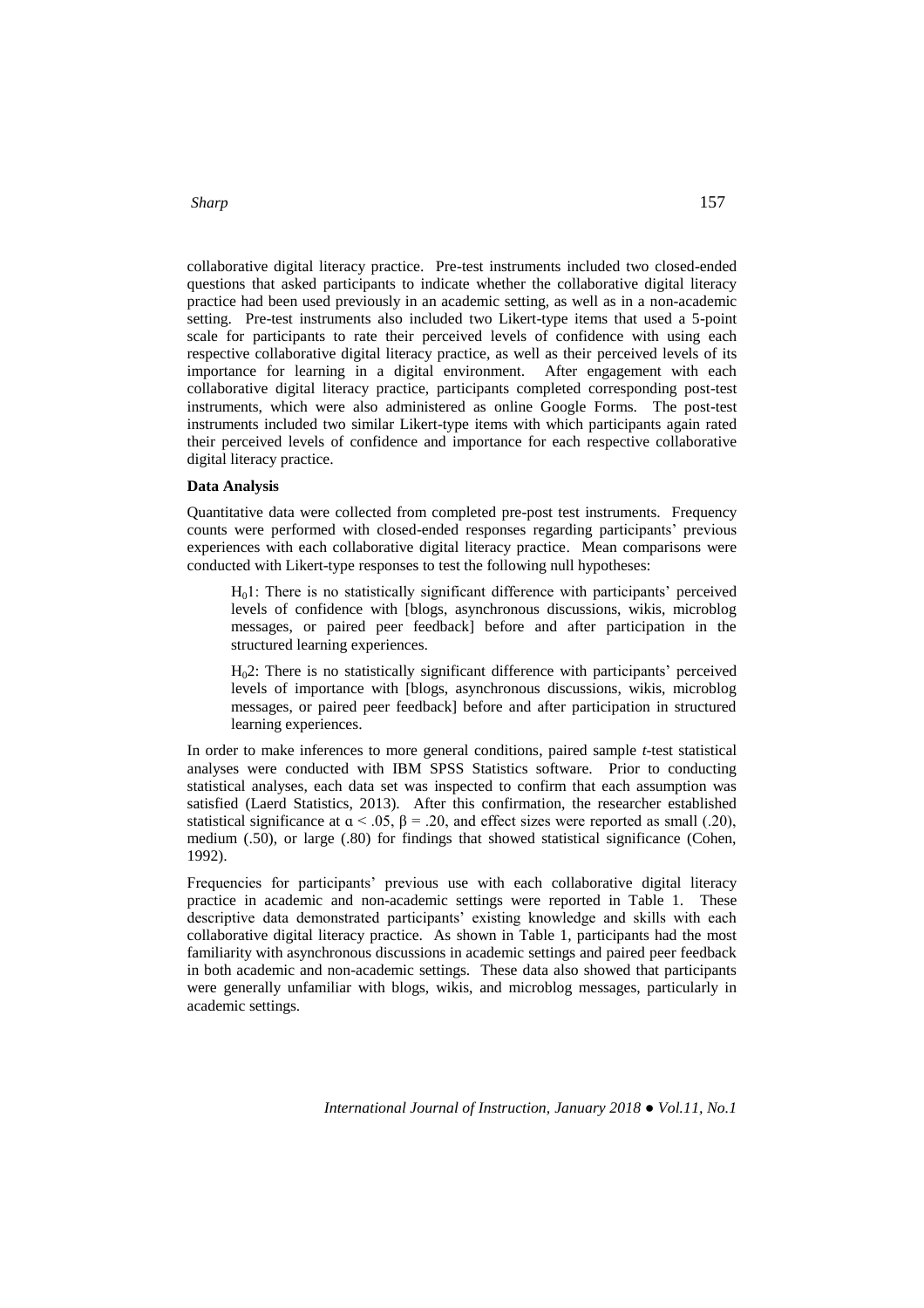| Frequencies for previous use with collaborative digital literacy practices |    |     |      |    |      |
|----------------------------------------------------------------------------|----|-----|------|----|------|
|                                                                            | n  | Yes | $\%$ | No | $\%$ |
| <b>Blogs</b>                                                               | 46 |     |      |    |      |
| Previous Academic Use                                                      |    | 13  | 28.3 | 33 | 71.7 |
| Previous Non-Academic Use                                                  |    | 14  | 30.4 | 32 | 69.6 |
| Asynchronous Discussions                                                   | 47 |     |      |    |      |
| Previous Academic Use                                                      |    | 26  | 55.3 | 21 | 44.7 |
| Previous Non-Academic Use                                                  |    | 19  | 40.4 | 28 | 59.6 |
| Wikis                                                                      | 44 |     |      |    |      |
| Previous Academic Use                                                      |    |     |      | 44 | 100  |
| Previous Non-Academic Use                                                  |    | 1   | 2.3  | 43 | 97   |
| Microblog Messages                                                         | 45 |     |      |    |      |
| Previous Academic Use                                                      |    | 2   | 4.4  | 43 | 95.6 |
| Previous Non-Academic Use                                                  |    | 14  | 31.1 | 31 | 68.9 |
| Paired Peer Feedback                                                       | 45 |     |      |    |      |
| Previous Academic Use                                                      |    | 24  | 53.3 | 21 | 46.7 |
| Previous Non-Academic Use                                                  |    | 26  | 57.8 | 19 | 42.2 |

Results from statistical testing for each of the mean comparisons for perceived levels of confidence and importance were reported in Table 2. Relevant descriptive statistics (i.e., sample sizes, means, and standard deviations) were included, as well as confidence intervals and effect sizes for statistically significant findings.

### Table 2

|                          |                  |      |      |         |                  | 95% CI  |         | Cohen's          |
|--------------------------|------------------|------|------|---------|------------------|---------|---------|------------------|
|                          | $\boldsymbol{n}$ | M    | SD   | t       | $\boldsymbol{D}$ | LL      | UL      | $\boldsymbol{d}$ |
| <b>Blogs:</b> Confidence | 46               |      |      | $-5.44$ | .00              | $-1.31$ | $-0.60$ | 0.90             |
| Pre-Test                 |                  | 2.85 | 1.19 |         |                  |         |         |                  |
| Post-Test                |                  | 3.80 | 0.91 |         |                  |         |         |                  |
| <b>Blogs:</b> Importance | 46               |      |      | $-6.36$ | .00              | $-1.29$ | $-0.67$ | 0.97             |
| Pre-Test                 |                  | 2.91 | 1.13 |         |                  |         |         |                  |
| Post-Test                |                  | 3.89 | 0.88 |         |                  |         |         |                  |
| Asynch. Discuss.:        | 45               |      |      | $-4.88$ | .00              | $-1.04$ | $-0.43$ | 0.63             |
| Confidence               |                  | 3.33 | 1.33 |         |                  |         |         |                  |
| Pre-Test                 |                  | 4.07 | 1.01 |         |                  |         |         |                  |
| Post-Test                |                  |      |      |         |                  |         |         |                  |
| Asynch. Discuss.:        | 45               |      |      | $-3.39$ | .00              | $-.60$  | $-0.15$ | 0.38             |
| Importance               |                  | 3.80 | 1.06 |         |                  |         |         |                  |
| Pre-Test                 |                  | 4.18 | 0.94 |         |                  |         |         |                  |
| Post-Test                |                  |      |      |         |                  |         |         |                  |
| Wikis: Confidence        | 24               |      |      | $-8.12$ | .00              | $-2.72$ | $-1.61$ | 2.27             |
| Pre-Test                 |                  | 2.13 | 1.23 |         |                  |         |         |                  |
| Post-Test                |                  | 4.29 | 0.55 |         |                  |         |         |                  |
| Wikis: Importance        | 24               |      |      | $-4.74$ | .00              | $-1.86$ | $-0.73$ | 1.20             |
| Pre-Test                 |                  | 2.96 | 1.20 |         |                  |         |         |                  |
| Post-Test                |                  | 4.25 | 0.94 |         |                  |         |         |                  |
| Microblog Messages:      | 40               |      |      | $-7.12$ | .00              | $-1.64$ | $-0.91$ | 1.11             |
| Confidence               |                  | 2.58 | 1.11 |         |                  |         |         |                  |

*International Journal of Instruction, January 2018 ● Vol.11, No.1*

Table 1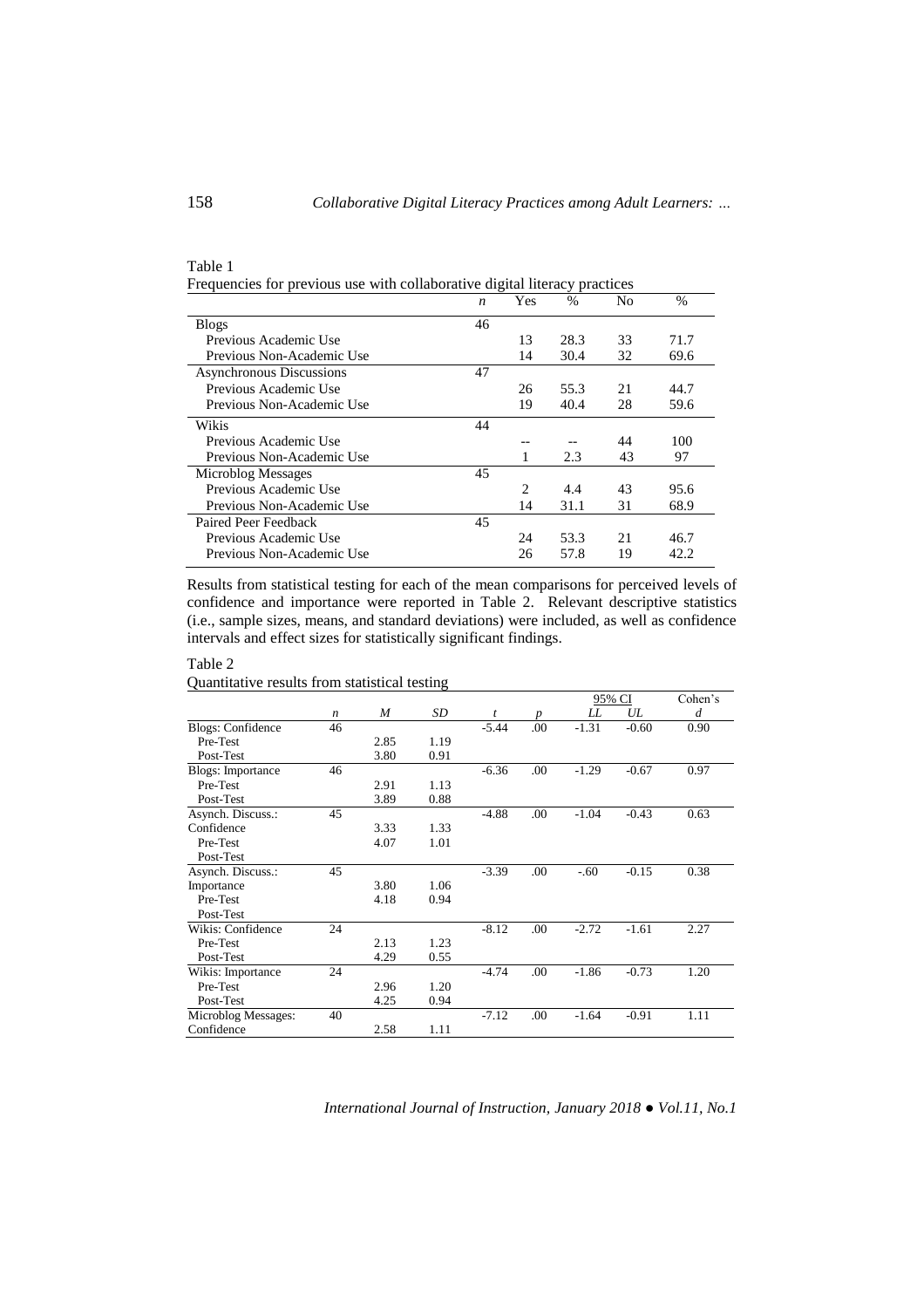| Pre-Test              |    | 3.85 | 1.17 |         |     |         |         |      |
|-----------------------|----|------|------|---------|-----|---------|---------|------|
| Post-Test             |    |      |      |         |     |         |         |      |
| Microblog Messages:   | 40 |      |      | $-2.88$ | .01 | $-0.89$ | $-0.16$ | 0.44 |
| Importance            |    | 3.10 | 1.26 |         |     |         |         |      |
| Pre-Test              |    | 3.63 | 1.15 |         |     |         |         |      |
| Post-Test             |    |      |      |         |     |         |         |      |
| Paired Peer Feedback: | 42 |      |      | $-2.44$ | .02 | $-0.70$ | $-0.07$ | 0.36 |
| Confidence            |    | 3.52 | 1.09 |         |     |         |         |      |
| Pre-Test              |    | 3.90 | 1.01 |         |     |         |         |      |
| Post-Test             |    |      |      |         |     |         |         |      |
| Paired Peer Feedback: | 42 |      |      | $-1.86$ | .07 | $-0.55$ | 0.02    |      |
| Importance            |    | 4.17 | 0.91 |         |     |         |         |      |
| Pre-Test              |    | 4.43 | 0.86 |         |     |         |         |      |
| Post-Test             |    |      |      |         |     |         |         |      |

As shown in Table 2, nine statistically significant findings were reported among the ten mean comparisons. With respect to participants' perceived levels of confidence, statistical significance was found with all five collaborative digital literacy practices. With respect to participants' perceived levels of importance, statistical significance was found with blogs, asynchronous discussions, wikis, and microblog messages. These findings are further described in the following section.

# **FINDINGS**

### **Blogs**

As shown in Table 1, the majority of participants had no previous experience with use of blogs in both academic settings ( $n = 33, 71.7\%$ ) and non-academic settings ( $n = 32$ , 69.6%). To test the two null hypotheses, paired samples *t*-tests were performed (see Table 2). With respect to the first null hypothesis, findings revealed that participants rated their levels of confidence with blogs higher after participation in the structured learning experience ( $M = 3.80$ ,  $SD = 0.91$ ) than they did before ( $M = 2.85$ ,  $SD = 1.19$ ). Further analyses of the data revealed that a statistically significant difference was present, which rejected the first null hypothesis;  $t(45) = -5.44$ ,  $p = .00$ . Cohen's *d* was calculated at 0.90, which was considered a large effect (Cohen, 1992).

With respect to the second null hypothesis, findings showed that participants rated their perceived levels of importance with blogs higher after participation in the structured learning experience ( $M = 3.89$ ,  $SD = 0.88$ ) than they did before ( $M = 2.91$ ,  $SD = 1.13$ ). Further analyses of the data revealed that a statistically significant difference was present, which rejected the second null hypothesis;  $t(45) = -6.36$ ,  $p = .00$ . Cohen's *d* was calculated at 0.97, which was considered a large effect (Cohen, 1992).

#### **Asynchronous Discussions**

As shown in Table 1, slightly more than half of participants had previous experience with use of asynchronous discussions in academic settings  $(n = 26, 55.3\%)$ , and approximately 40% of participants had experience with asynchronous discussions in non-academic settings  $(n = 19, 40.4\%)$ . To test the two null hypotheses, paired samples *t*-tests were performed (see Table 2). With respect to the first null hypothesis, findings revealed that participants rated their levels of confidence with asynchronous discussions higher after participation in the structured learning experience  $(M = 4.07, SD = 1.01)$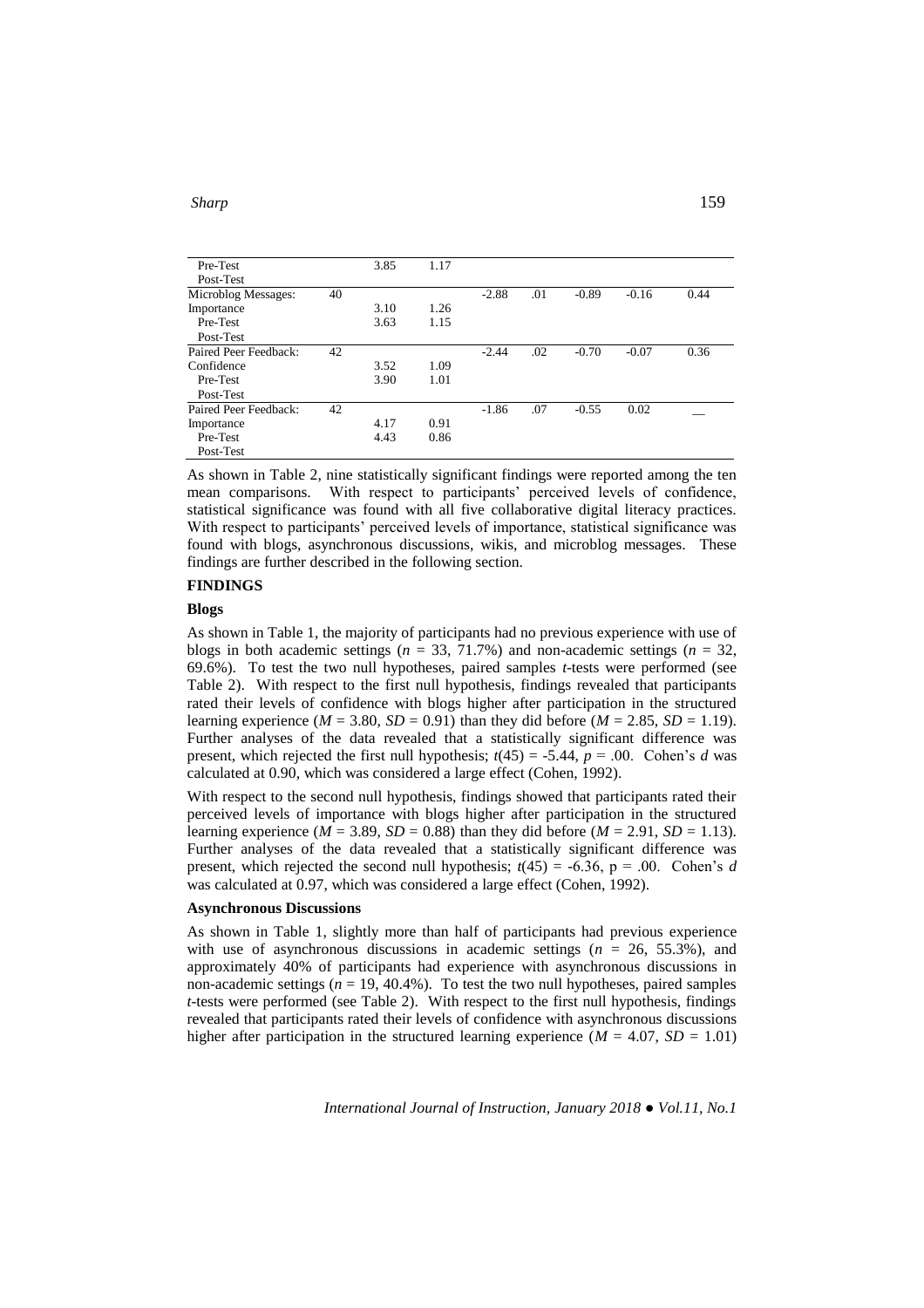than they did before ( $M = 3.33$ ,  $SD = 1.33$ ). Further analyses of the data revealed that a statistically significant difference was present, which rejected the first null hypothesis;  $t(44) = -4.88$ ,  $p = .00$ . Cohen's *d* was calculated at 0.63, which was considered a medium effect (Cohen, 1992).

With respect to the second null hypothesis, findings showed that participants rated their perceived levels of importance with asynchronous discussions higher after participation in the structured learning experience ( $M = 4.18$ ,  $SD = 0.94$ ) than they did before ( $M =$ 3.80,  $SD = 1.06$ ). Further analyses of the data revealed that a statistically significant difference was present, which rejected the second null hypothesis;  $t(44) = -3.39$ ,  $p = .00$ . Cohen's *d* was calculated at 0.38, which was considered a small effect (Cohen, 1992).

### **Wikis**

As shown in Table 1, none of the participants had previous experience with use of wikis in academic settings  $(n = 44, 100\%)$ , and all but one participant had no previous experience with wikis in non-academic settings  $(n = 43, 97%)$ . To test the two null hypotheses, paired samples *t*-tests were performed (see Table 2). These analyses only included data from participants from the Fall 2016 semester due to an internal issue with the wiki tool in the University's learning management system. This occurrence was beyond the control of the researcher; therefore, participants enrolled in the Summer 2016 semester were unable to complete the post-test, which reduced the sample size for the paired *t-*tests analyses. With respect to the first null hypothesis, findings revealed that participants rated their levels of confidence with wikis higher after participation in the structured learning experience ( $M = 4.29$ ,  $SD = 0.55$ ) than they did before ( $M =$ 2.13,  $SD = 1.23$ ). Further analyses of the data revealed that a statistically significant difference was present, which rejected the first null hypothesis;  $t(23) = -8.12$ ,  $p = .00$ . Cohen's *d* was calculated at 2.27, which was considered a large effect (Cohen, 1992).

With respect to the second null hypothesis, findings showed that participants rated their perception of importance with wikis higher after participation in the structured learning experience  $(M = 4.25, SD = 0.94)$  than they did before  $(M = 2.96, SD = 1.20)$ . Further analyses of the data revealed that a statistically significant difference was present, which rejected the second null hypothesis;  $t(23) = -4.74$ ,  $p = .00$ . Cohen's *d* was calculated at 1.20, which was considered a large effect (Cohen, 1992).

#### **Microblog Messages**

As shown in Table 1, almost all participants had no previous experience with use of microblog messages in academic settings (*n* = 43, 95.6%), and almost 70% of participants had no previous experience with microblog messages in non-academic settings  $(n = 31, 68.9\%)$ . To test the two null hypotheses, paired samples *t*-tests were performed (see Table 2). With respect to the first null hypothesis, findings revealed that participants rated their levels of confidence with microblog messages higher after participation in the structured learning experience ( $M = 3.85$ ,  $SD = 1.17$ ) than they did before ( $M = 2.58$ ,  $SD = 1.11$ ). Further analysis of the data revealed that a statistically significant difference was present, which rejected the first null hypothesis;  $t(39) = -7.12$ ,  $p = 0.00$ . Cohen's *d* was calculated at 1.11, which was considered a large effect (Cohen, 1992).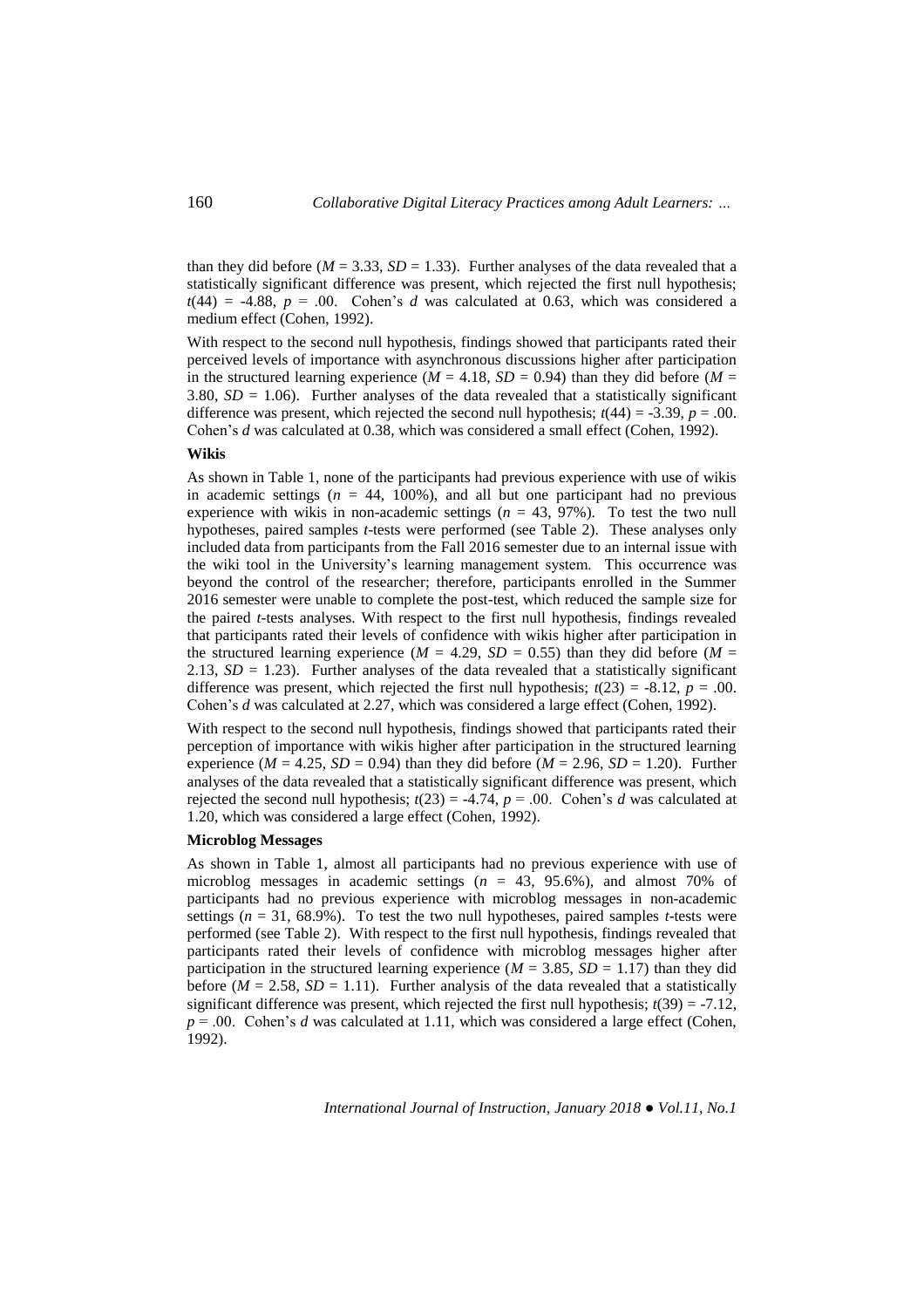With respect to the second null hypothesis, findings showed that participants rated their perceived levels of importance with microblog messages higher after participation in the structured learning experience ( $M = 3.63$ ,  $SD = 1.15$ ) than they did before ( $M = 3.10$ ,  $SD = 1.26$ . Further analyses of the data revealed that a statistically significant difference was present, which rejected the second null hypothesis;  $t(39) = -2.88$ ,  $p = .00$ . Cohen's *d* was calculated at 0.44, which was considered a small effect (Cohen, 1992).

### **Paired Peer Feedback**

As shown in Table 1, almost half of the participants had previous experience with use of paired peer feedback in both academic settings  $(n = 24, 53.3%)$  and non-academic settings ( $n = 26, 57.8\%$ ). To test the two null hypotheses, paired samples *t*-tests were performed (see Table 2). With respect to the first null hypothesis, findings revealed that participants rated their levels of confidence with paired peer feedback higher after participation in the structured learning experience ( $\dot{M} = 3.90$ ,  $SD = 1.01$ ) than they did before ( $M = 3.52$ ,  $SD = 1.09$ ). Further analyses of the data revealed that a statistically significant difference was present, which rejected the first null hypothesis;  $t(41) = -2.44$ ,  $p = 0.02$ . Cohen's *d* was calculated at 0.36, which was considered a small effect (Cohen, 1992).

With respect to the second null hypothesis, findings showed that participants rated their perceived levels of importance with paired peer feedback higher after participation in the structured learning experience ( $M = 4.43$ ,  $SD = 0.86$ ) than they did before ( $M =$ 4.17,  $SD = 0.91$ ). Further analyses of the data revealed that there was not a statistically significant difference, which failed to reject the second null hypothesis;  $t(41) = -1.86$ , *p*  $= 0.07.$ 

# **DISCUSSION**

The purpose of the current study was to explore the perceived levels of confidence and importance with collaborative digital literacy practices among adult learners in digital learning environments. Before and after participating in five different collaborative digital literacy practices (i.e., blogs, asynchronous discussions, wikis, microblog messages, and paired peer feedback), participants indicated their perceived levels of confidence and importance with each practice. It was hypothesized that no statistical significance was present with their reported perceptions. However, statistical significance was reported among all five collaborative digital literacy practices for perceived levels of confidence. Similarly, statistical significance was reported among all collaborative digital literacy practices for perceived levels of importance, with the exception of paired peer feedback. Closer examination of this finding with paired peer feedback showed that participants had rated their perceived levels of importance much higher before engagement with the practice than they did with the other collaborative digital literacy practices. After engagement with paired peer feedback, participants indicated an increase in their perceived levels of importance, albeit, the difference between these two means was not statically significant. It is important to note, though, descriptive statistics showed that participants had the most familiarity with this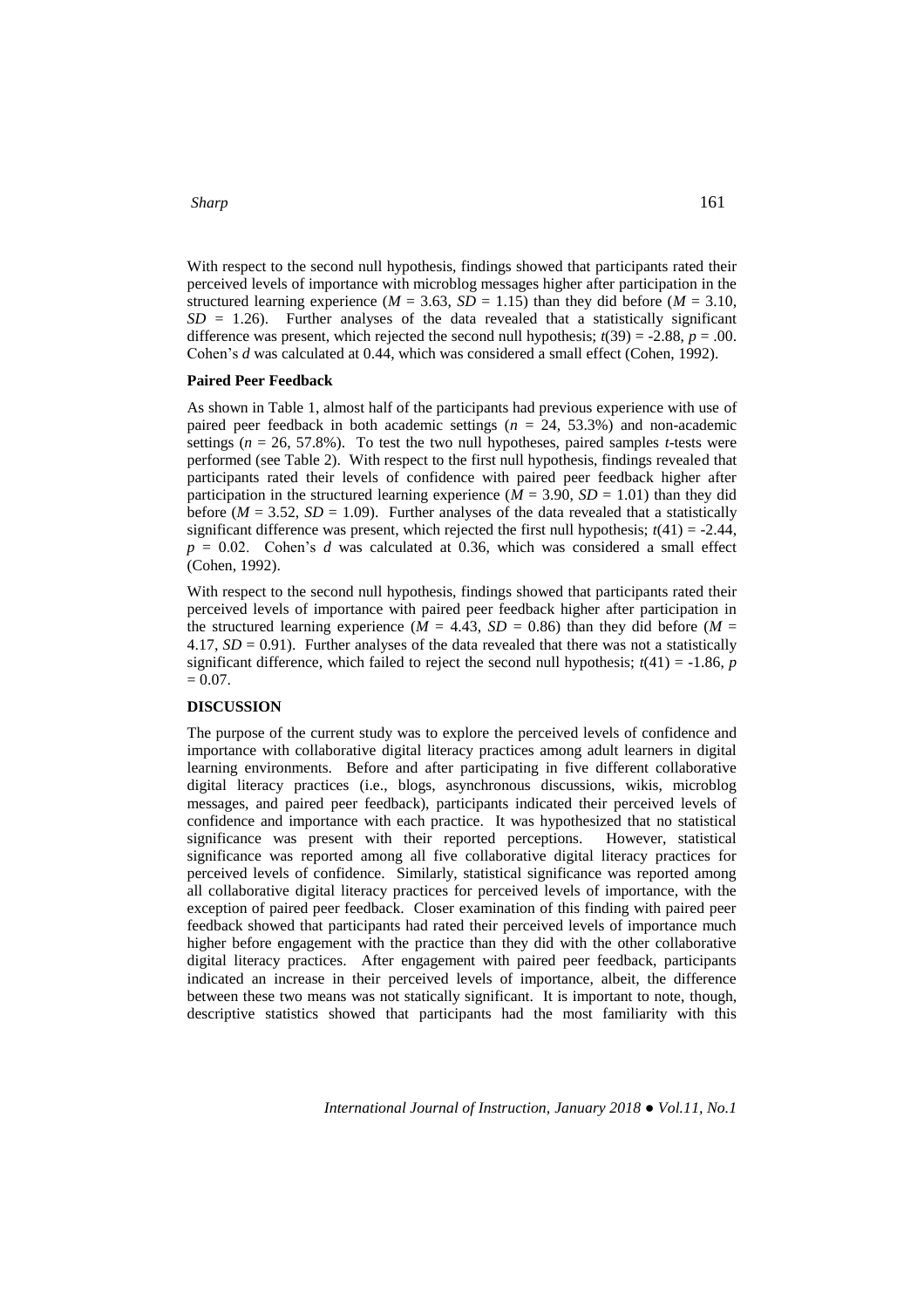particular collaborative digital literacy practice. Therefore, they were likely already aware of its value in the learning process.

In the current study, collaborative digital literacy practices were implemented into the instructional design of a digital learning environment as a way to foster collaboration among adult learners through structured learning experiences. In addition to statistical significance, these findings have also suggested practical and theoretical significance within the context of adult education. Learning experiences that are learner-focused and address andragogical principles have been identified as effective instructional techniques for adult learners (Chang & Chang, 2014; Ching & Hsu, 2013; Hsu & Ching, 2012; McDougall, 2015; Zheng et al., 2015). As learners interact with others, they make meaningful contributions individually (Dewey, 1938) while co-constructing knowledge (Vygotsky, 1978), which leads to mutual benefits for both the learner and the group (Gokhale, 1995). Digital learning environments are becoming increasingly ubiquitous; therefore, adult educators must use research-based efforts to identify effective instructional design methods that continue to provide quality learning experiences for learners (Fabry, 2009). Based on the findings reported in this study, adult learners viewed this approach with collaborative digital literacy practices as a valuable way to facilitate learning tasks within digital learning contexts.

### **LIMITATIONS**

Although the current study presented findings for an area identified as one requiring additional research (Jacobs et al., 2014), there were limitations. First, the sample sizes for each statistical analysis met the requirements suggested by Cohen (1992) to detect a large difference between participants' pre- and post-test responses. However, it is recommended that replication studies should be conducted with larger sample sizes in order to confirm the findings, as well as detect smaller differences between the means. Another limitation was the current study explored only the perceptions of adult learners. Exploring perceptions among adult educators is of equal importance because a "technically 'literate' and innovative staff" (Greener & Wakefield, 2015, p. 265) has been identified as a critical aspect for the effective integration of technology tools within digital learning environments. It is recommended that a follow-up study be conducted that explores perceived levels of confidence and importance with collaborative digital literacy practices among adult educators. Finally, the current study was exploratory and limited its analyses to perceived levels of confidence and importance. The impact that use of collaborative digital literacy practices has on academic performance was not explored. Therefore, it is recommended that future studies utilize an experimental design that explores the impact of collaborative digital literacy practices on adult learner academic performance.

# **IMPLICATIONS**

Analyzing levels of confidence with technology tools among adult learners is of extreme importance, especially since technology has become a fundamental aspect of  $21<sup>st</sup>$ century learning (Lefever & Current, 2010). Findings from the current study pointed to two central implications with perceived levels of confidence and importance for use of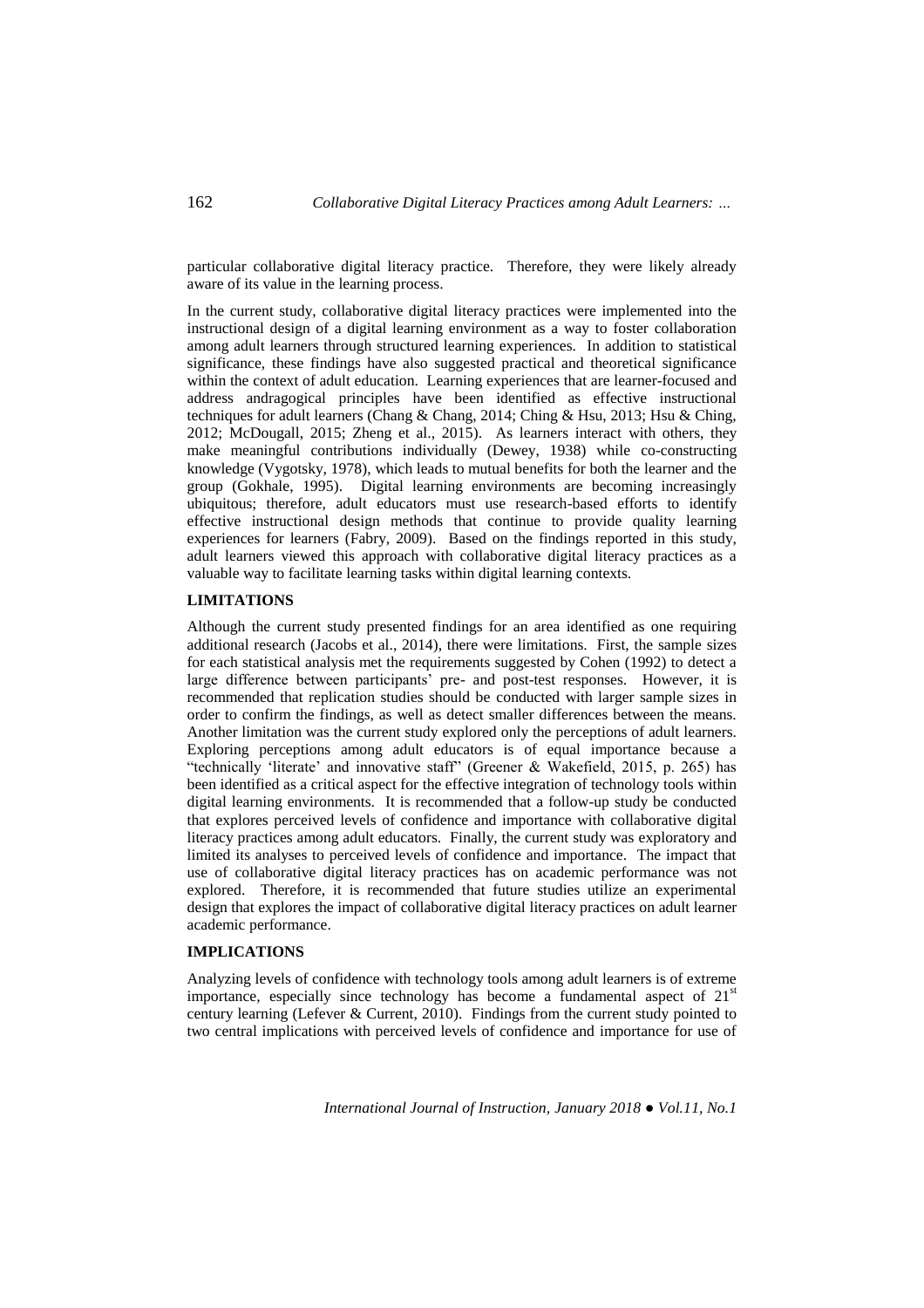collaborative digital literacy practices among adult learners. First, the majority of participants had no previous experiences with three of the collaborative digital literacy practices (i.e., blogs, wikis, microblog messages). Although a little more than half of the participants indicated that they had previous experiences with the remaining two collaborative digital literacy practices (i.e., asynchronous discussions, paired peer feedback), findings demonstrated that these were new experiences for many of the participants. As indicated in the findings, participants rated their levels of confidence with each collaborative digital literacy practice higher after they participated in the related structured learning experience. Consequently, all analyses with levels of confidence produced statistically significant findings. Therefore, it is reasonable to conclude that increased use of collaborative digital literacy practices leads to increased levels of confidence among adult learners. Previous studies have suggested that increased levels of confidence lead to enhanced self-efficacy, which has a positive effect on learner behaviors (Chamberlain, Hillier, & Signoretta, 2015; Mouton & Roskam, 2015; Shoemaker, 2010).

The second implication from the current study has pointed to the significance of perceived levels of importance among adult learners with learning tasks. Utilizing a learner-centered approach to learning has been identified as an effective instructional design technique for adult learners (Knowles, 1984; Knowles, Holton III, & Swanson, 2015), and supplanting learner-centered approaches into digital learning environments is vital for learner success (Blakely & Sheffield, 2015; Conaway & Zorn-Arnold, 2015, 2016a, 2016b). Much literature has demonstrated the need for adult educators to consider perceived levels of importance among their learners as they design curricula and related learning experiences (Almeida & Vasconcelos, 2015; Fields, Hatala, & Nauert, 2014). In doing so, adult educators enhance learner perceptions of relevance, as well as identify possible gaps that need to be addressed within the course.

## **REFERENCES**

Almeida, A., & Vasconcelos, C. (2015). Geoethics: Master's students' knowledge and perception of its importance. *Research in Science Education, 45*(6), 889-906. doi:10.1007/s11165-014-9449-3

Angelino, L. M., Williams, F. K., & Natvig, D. (2007). Strategies to engage online students and reduce attrition rates. *The Journal of Educators Online, 4*(2), 1-14. Retrieved from https://www.thejeo.com/

Blackley, S., & Sheffield, R. (2015). Digital andragogy: A richer blend of initial teacher education in the 21<sup>st</sup> century. *Issues in Educational Research*, 25(4), 397-414. Retrieved from http://www.iier.org.au/iier25/blackley-2.html

Boling, E. C., Holan, E., Horbatt, B., Hough, M., Jean-Louis, J., Khurana, C., & Spiezio, C. (2014). Using online tools for communication and collaboration: Understanding educators' experiences in an online course. *The Internet and Higher Education, 23*, 48-55. doi:10.1016/j.iheduc.2014.07.002

Chamberlain, J. M., Hillier, J., & Signoretta, P. (2015). Counting better? An examination of the impact of quantitative method teaching on statistical anxiety and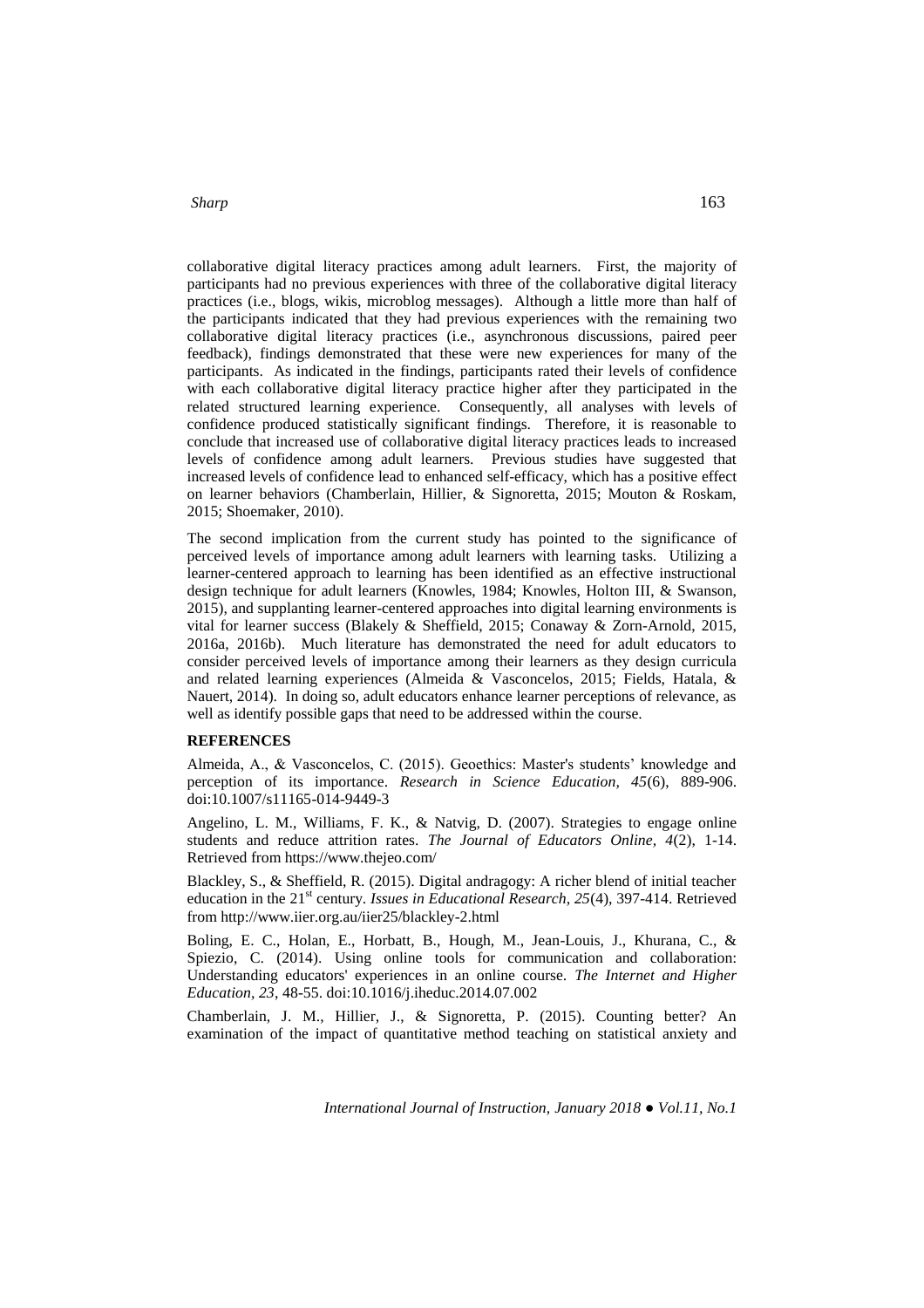confidence. *Active Learning in Higher Education, 16*(1), 51-66. doi:10.1177/1469787414558983

Chang, Y., & Chang, Y. (2014). Assessing peer support and usability of blogging in hybrid learning environments. *Interactive Learning Environments, 22*(1), 3-17. doi:10.1080/10494820.2011.619889

Ching, Y., & Hsu, Y. (2016). Learners' interpersonal beliefs and generated feedback in an online role-playing peer-feedback activity: An exploratory study. *International Review of Research in Open & Distance Learning, 17*(2), 105-122. Retrieved from http://www.irrodl.org/index.php/irrodl

Cohen, J. (1992). A power primer. *Psychological Bulletin, 112*(1), 155-159. doi:10.1037/0033-2909.112.1.155

Conaway, W., & Zorn-Arnold, B. (2015). The keys to online learning for adults: The six principles of andragogy. *Distance Learning, 12*(4), 37-42. Retrieved from http://www.infoagepub.com/distance-learning

Conaway, W., & Zorn-Arnold, B. (2016a). The keys to online learning for adults: The six principles of andragogy, Part II. *Distance Learning, 13*(1), 1-6. Retrieved from http://www.infoagepub.com/distance-learning

Conaway, W., & Zorn-Arnold, B. (2016b). The keys to online learning for adults: The six principles of andragogy, Part III. *Distance Learning, 13*(2), 1-5. Retrieved from http://www.infoagepub.com/distance-learning

Creswell, J. W. (2013). *Research design: Qualitative, quantitative, and mixed methods approaches* (4<sup>th</sup> ed.). Thousand Oaks, CA: SAGE Publications.

Dewey, J. (1938). *Experience and education*. New York, NY: Touchstone.

Eid, M. M., & Al-Jabri, I. M. (2016). Social networking, knowledge sharing, and student learning: The case of university students. *Computers & Education, 99*, 14-27. doi:10.1016/j.compedu.2016.04.007

Fabry, D. L. (2009). Designing online on on-ground courses to ensure comparability and consistency in meeting learning outcomes. *The Quarterly Review of Distance Education, 10*(3), 253-261. Retrieved from http://www.infoagepub.com/quarterlyreview-of-distance-education.html

Fields, T. T., Hatala, J. J., & Nauert, R. F. (2014). Perceptions of preceptors and students on the importance of writing. *Administrative Issues Journal: Education, Practice, and Research, 4*(1), 1-11. doi:10.5929/2014.4.1.6

Gokhale, A. A. (1995). Collaborative learning enhances critical thinking. *Journal of Technology Education, 7*(1). doi:10.21061/jte.v7i1.a.2

Greener, S., & Wakefield, C. (2015). Developing confidence in the use of digital tools in teaching. *The Electronic Journal of e-Learning, 13*(4), 260-267. Retrieved from http://www.ejel.org/main.html

Greenhow, C., & Gleason, B. (2012) Twitteracy: Tweeting as a new literacy practice. *The Educational Forum, 76*(4), 464-478. doi:10.1080/00131725.2012.709032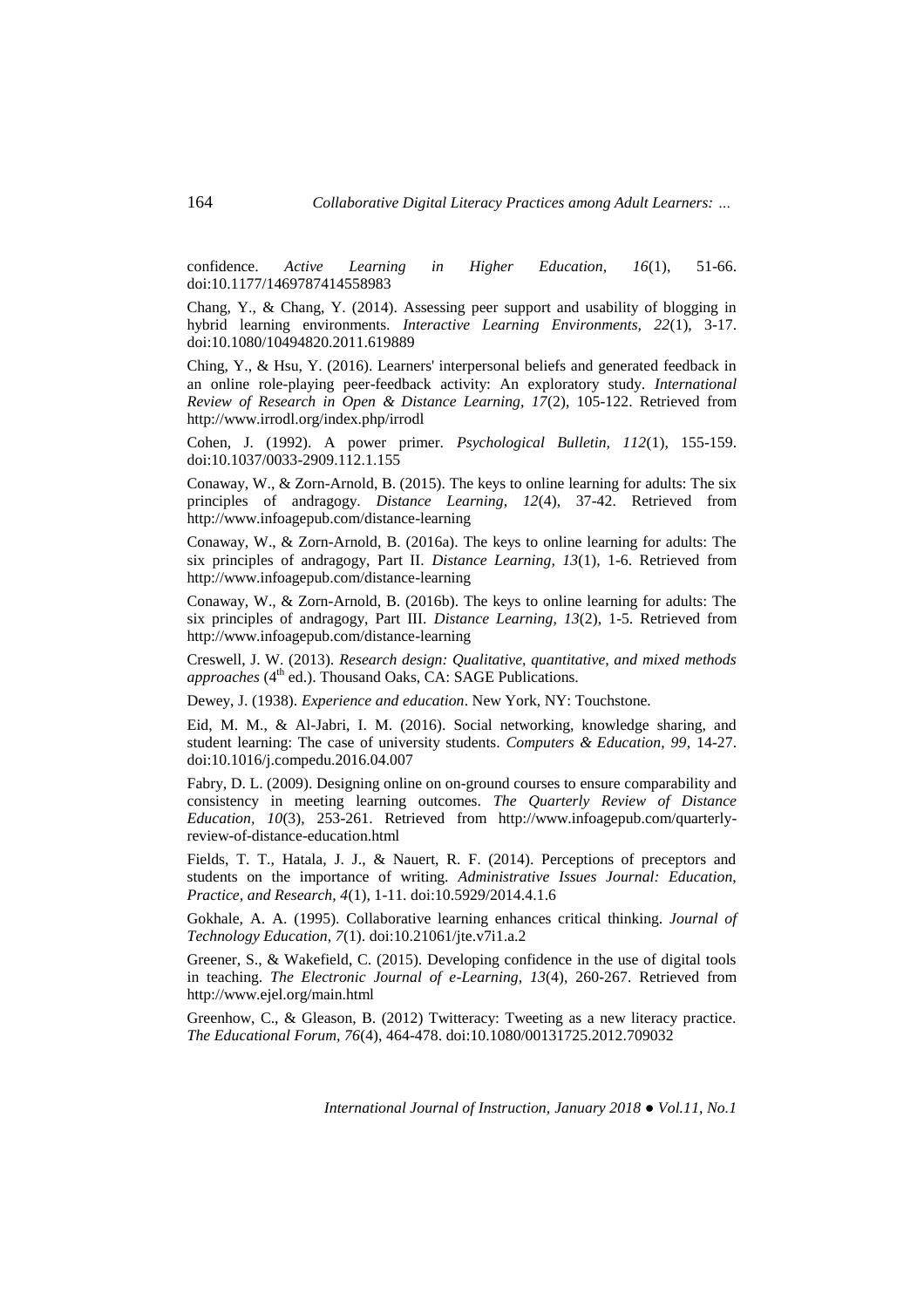Hoskins, B. (2011). Demand, growth, and evolution. *Journal of Continuing Higher Education, 59*(1), 57-60. doi: 10.1080/07377363.2011.546267

Hsu, Y., & Ching, Y. (2012). Mobile microblogging: Using Twitter and mobile devices in an online course to promote learning in authentic contexts. *International Review of Research in Open and Distance Learning, 13*(4), 211-227. Retrieved from http://www.irrodl.org/index.php/irrodl/index

Jacobs, G. E., Castek, J., Pizzolato, A., Reder, S., & Pendell, K. (2014). Production and consumption: A closer look at adult digital literacy acquisition. *Journal of Adolescent & Adult Literacy, 57*(8), 624-627. doi:10.1002/jaal.293

Journell, W. (2008). Facilitating historical discussions using asynchronous communication: The role of the teacher. *Theory and Research in Social Education, 36*(4), 317-355. doi:10.1080/00933104.2008.10473379

Kent, C., Laslo, E., & Rafaeli, S. (2016). Interactivity in online discussions and learning outcomes. *Computers & Education, 97*, 116-128. doi:10.1016/j.compedu.2016.03.002

Kissel, B., Hathaway, J. I., & Wood, K. D. (2010). Digital collaborative literacy: Using wikis to promote social learning and literacy development. *Middle School Journal, 41*(5), 58-64. doi: 10.1080/00940771.2010.11461742

Knowles, M. S. (1984). *Andragogy in action. Applying modern principles of adult education*. San Francisco, CA: Jossey Bass.

Knowles, M. S., Holton III, E. F., & Swanson, R. A. (2012). *The adult learner: The definitive classic in adult education and human resource development* (7<sup>th</sup> ed.). Abington, UK: Routledge.

Ku, H., Tseng, H. W., & Akarasriworn, C. (2013). Collaboration factors, teamwork satisfaction, and student attitudes towards online collaborative learning. *Computers in Human Behavior, 29*(3), 922-929. doi:10.1016/j.chb.2012.12.019

Laal, M., & Ghodsi, S. M. (2011). Benefits of collaborative learning. *Procedia – Social and Behavioral Sciences, 31*, 486-490. Retrieved from http://www.journals.elsevier.com/procedia-social-and-behavioral-sciences/

Laerd Statistics. (2013). *Dependent t-Test using SPSS Statistics.* Retrieved from https://statistics.laerd.com/spss-tutorials/dependent-t-test-using-spss-statistics.php

Lefever, R., & Currant, B. (2010). *How can technology be used to improve learner experience at points of transition? Review of peer reviewed academic literature, national and international resources and examples of projects and initiatives within higher education institutions literature.* Retrieved from http://technologyenhancedlearning.net/files/2010/04/ELESIGliteraturereviewFINAL240 210.pdf

Linder-VanBerschot, J. A., & Summers, L. L. (2015). Designing instruction in the face of technology transience. *Quarterly Review of Distance Education, 16*(2), 107-118. Retrieved from http://www.infoagepub.com/quarterly-review-of-distance-education